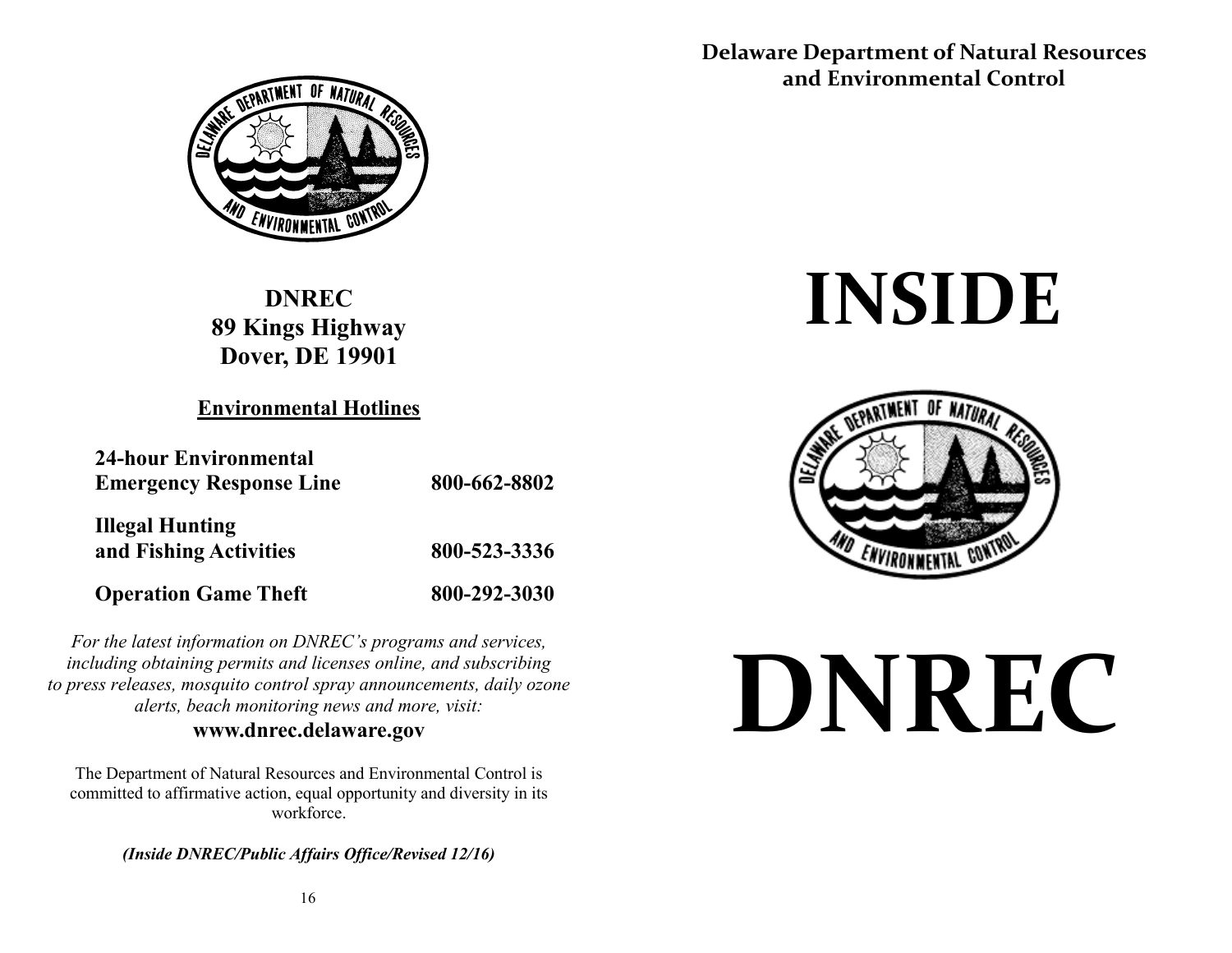# **Contents**

| Office of the Secretary                    | pg. $4$  |  |
|--------------------------------------------|----------|--|
| Division of Air Quality                    | pg. $6$  |  |
| Division of Energy and Climate             | pg. 7    |  |
| Division of Fish and Wildlife              | pg. 8    |  |
| Division of Parks and Recreation           | pg. 9    |  |
| Division of Waste and Hazardous Substances | pg. $10$ |  |
| Division of Water                          | pg. 11   |  |
| Division of Watershed Stewardship          | pg. 12   |  |
| <b>Department Directory</b>                | pg. 13   |  |

**PLEASE NOTE: All phone numbers listed in this booklet use the area code 302, unless otherwise indicated.**

# *DEPARTMENT VISION*

DNREC holds as its vision a Delaware that offers a healthy environment where people embrace a commitment to the protection, enhancement and enjoyment of the environment in their daily lives; where Delawareans' stewardship of natural resources ensures the sustainability of these resources for the appreciation and enjoyment of future generations; and where people recognize that a healthy environment and a strong economy support one another.

# *DEPARTMENT MISSION*

DNREC's mission is to ensure the wise management, conservation and enhancement of the state's natural resources, protect public health and the environment, provide quality outdoor recreation, improve the quality of life, and educate the public on historic, cultural and natural resource use, requirements and issues.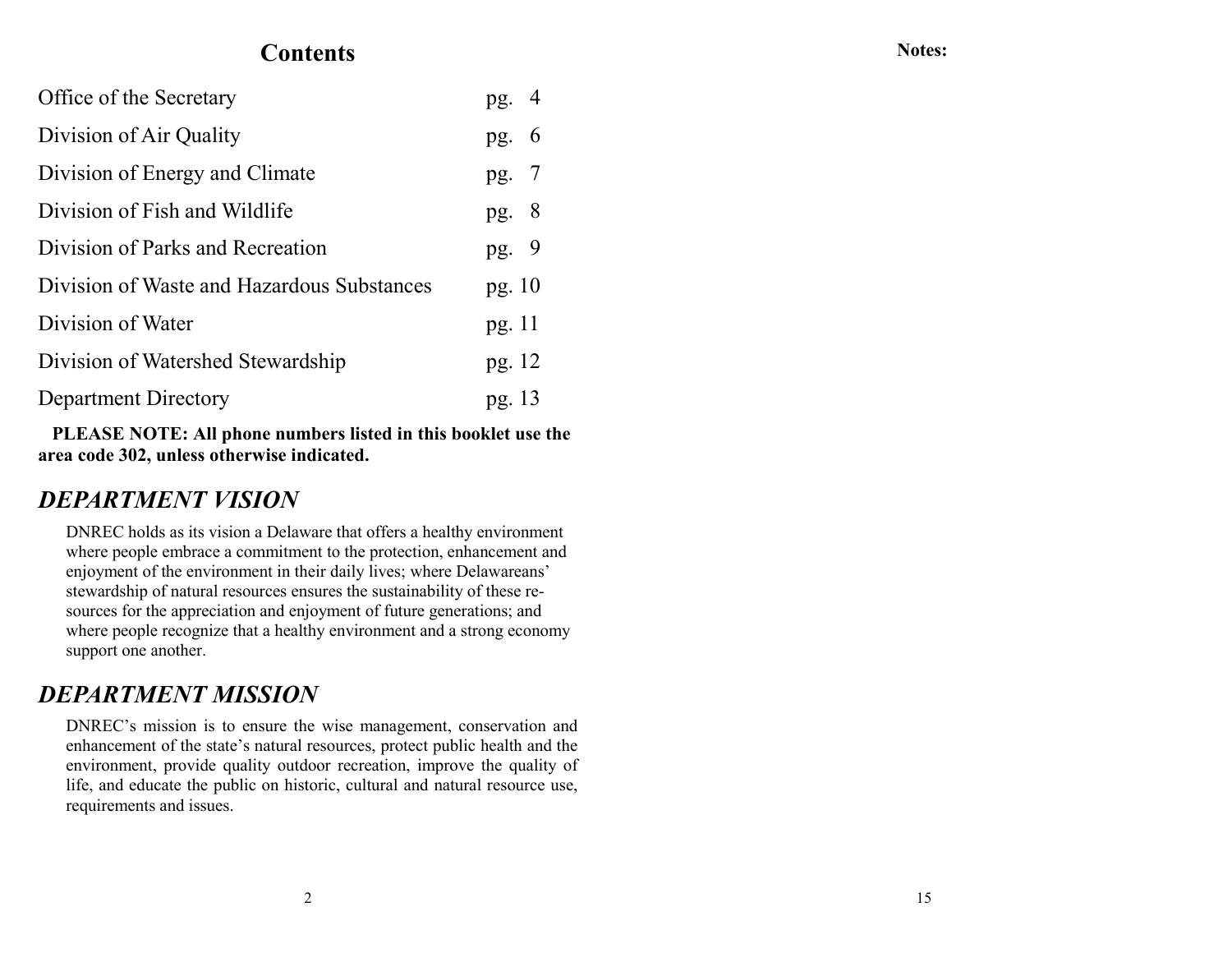#### **Phone Directory (continued)**

|  |  | Division of Waste and Hazardous |
|--|--|---------------------------------|
|--|--|---------------------------------|

| 739-9404 |
|----------|
| 395-2500 |
| 739-9404 |
|          |
| 739-9405 |
| 395-2500 |
| 739-9403 |
| 739-9403 |
| 395-2600 |
| 395-2500 |
|          |

Shoreline/Waterway Mgmt. 739-9921 Surface Water Quality 739-9939 Swimming Advisory 800-922-WAVE Total Max. Daily Loads 739-9939 Watershed Assessment 739-9939



## **History**

 In the spring of 1970, the six commissions charged with oversight of Delaware's natural resources were merged to form the new Department of Natural Resources and Environmental Control under Governor Russell W. Peterson.

 The Board of Game and Fish Commissioners, Shell Fisheries Commission, State Park Commission, Water and Air Resources Commission, State Forestry Commission and State Soil and Water Commission, became advisory councils to DNREC's new Divisions.

 The Department was initially comprised of four Divisions: Fish and Wildlife, Parks, Recreation and Forestry, Environmental Control, and Soil and Water Conservation. Administration of state forests was turned over to the Department of Agriculture in 1974 and the Division of Environmental Control was split into the Division of Water Resources and the Division of Air and Waste Management in the winter of 1985.

 Since its beginning in 1970, DNREC's scope of responsibilities has increased substantially. However, its current seven divisions are each dedicated to different aspects of a mission that remains the same today: to conserve and protect all of Delaware's precious natural resources.

| <b>Community Septic Permits</b> | 739-9948 |
|---------------------------------|----------|
| Dock/Bulkheads/Rip-Rap/         |          |
| Wetlands/Dredging Permits       | 739-9943 |
| <b>Stormwater Permits</b>       | 739-9946 |
| <b>Laboratory Services</b>      | 739-9942 |
| Liquid Waste Transport          | 739-9948 |
| Septic Permits NC/Kent          | 739-9947 |
| Septic Permits Sussex           | 856-4561 |
| <b>Sludge Permits</b>           | 739-9946 |
| <b>Source Water Protection</b>  | 739-9945 |
| Spray Irrigation                | 739-9948 |
| Surface Water Discharge         | 739-9946 |
| <b>Wastewater Spray Permits</b> | 739-9948 |
| Water Supply                    | 739-9945 |
| Wells/Well Permits              | 739-9944 |

**Division of Water**

#### **Division of Watershed Stewardship**

Wetland/Subaqueous Lands 739-9943

| Coastal Construct. Permits          | 739-9921 |
|-------------------------------------|----------|
| Dam Safety Program                  | 739-9921 |
| Dairy and Poultry BMPs              | 739-9922 |
| Debris Pit Program                  | 834-5555 |
| <b>District Operations</b>          | 739-9921 |
| Drainage                            | 855-1930 |
| Drainage and Stormwater             |          |
| Assistance Line                     | 855-1955 |
| <b>Ecological Restoration</b>       | 739-9921 |
| Nat'l Flood Insurance Prog.         | 739-9921 |
| <b>Nonpoint Source Pollution</b>    | 739-9922 |
| <b>Pollution Control Strategies</b> | 739-9939 |
| Sediment and Stormwater             | 739-9921 |
| Shellfish Safety                    | 739-9939 |
|                                     |          |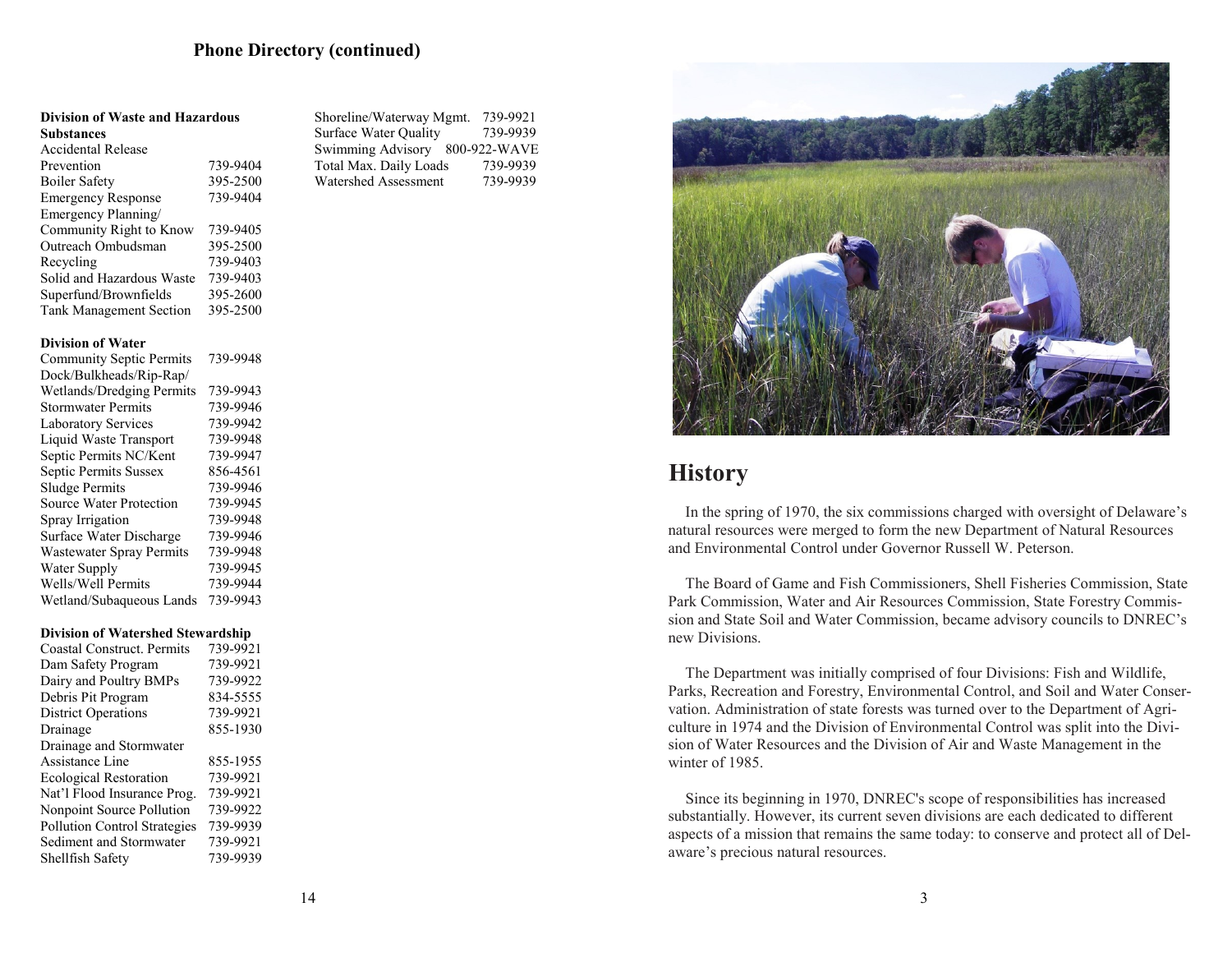#### **Office of the Secretary**

| Secretary                  | David S. Small            | 739-9000 |
|----------------------------|---------------------------|----------|
| Deputy Secretary           | Kara Coats                | 739-9000 |
| Chief Operating Officer    | Robert Zimmerman          | 739-9000 |
| Senior Fiscal Mgt. Analyst | Carla Cassell-Carter      | 739-9000 |
| Controller                 | Carrie Erickson           | 739-9000 |
| Enforcement Coordinator/   |                           |          |
| <b>FOIA Coordinator</b>    | Susan Baker               | 739-9000 |
| Administrative Specialist  | Casie Anthony             | 739-9000 |
| Senior Hearing Officer     | Robert P. Haynes, Esq.    | 739-9000 |
| Attorney General's Office  | Ralph Durstein, III, Esq. | 739-4636 |

The Office of the Secretary provides overall management and direction for DNREC. Central administrative functions include policy development, program coordination, information and systems management, financial and human resource management, public information and education, pollution prevention and compliance assistance services.

**Public Affairs** handles media relations and issues news releases; coordinates community outreach and special events such as the annual Coastal Cleanup, Delaware State Fair and Coast Day; manages DNREC's website and social media; produces original videos available online; and publishes DNREC's quarterly conservation magazine, Outdoor Delaware. Public Affairs Chief Carol Anders Riggs 739-9902

**Office of Community Services** deals with constituent relations on environmental issues for the legislature, and legislative liaison duties related to the development and modification of new and existing state laws. DNREC's Environmental Crimes Unit and the community and small business ombudsmen also are part of this office. Director Patrick Emory 739-9959

**Environmental Crimes Unit/Environmental Protection Officers** enforce Delaware's air, waste and water pollution laws statewide, and respond to environmental emergencies as part of the DNREC Environmental Response Team. The enforcement coordinator is responsible for streamlining and ensuring consistent implementation of enforcement and compliance policies. ECU Chief James Faedtke 739-9401

**Community Ombudsman** works to enhance the flow of information between communities and DNREC, increases community participation and facilitates dialogue among all stakeholders during decision-making processes.

| Community Ombudsman | James A. Brunswick, Jr. | 739-9000 |
|---------------------|-------------------------|----------|
|---------------------|-------------------------|----------|

**Small Business Ombudsman** provides input at the legislative level concerning environmental legislation and how it will affect small business in Delaware; helps resolve permitting and compliance disputes and provides feedback to Air Quality Management from small businesses; provides technical assistance to small businesses to help them understand their environmental requirements; offers compliance assistance to large and small businesses and individuals seeking information or involvement with DNREC regulatory processes. Small Business Ombudsman Michelle Jacobs 739-9000

**Financial Services** provides financial and technical support for all of DNREC's auditing, accounting functions, financial reporting, recordkeeping, and financial controls; processes payroll, receipts, payments and grant management.

| Controller | Carrie Erickson | 739-9000 |
|------------|-----------------|----------|
|            |                 |          |

#### **Phone Directory**

#### **Environmental Hotlines**

| Environmental Emergency Response Line  | 800-662-8802 |
|----------------------------------------|--------------|
| Illegal Hunting and Fishing Complaints | 800-523-3336 |

**Office of the Secretary 739-9000** Coastal Mgmt. Program 739-9283 Community Ombudsman 739-9040 Delaware Estuary Program 739-9949 DNERR/St. Jones Reserve 739-3436 DNERR/Blackbird Creek 378-5734 Environmental Crimes Unit 739-9401 Financial Services 739-9055 Human Resources 739-9901 Information Technology 739-9013 Legal 739-4636 Loans/Grants/Wastewater 739-9941 Planning 739-9909 Pollution Prevention/ Compliance 739-9909 Public Affairs 739-9902 Small Business Ombudsman 739-9069 Office of Community Svcs. 739-9959

#### **Division of Air Quality**

739-9402 323-4542 323-4542 739-9402 323-4542 323-4542 739-9402 800-662-8802 323-4542

| Dover office                  |
|-------------------------------|
| New Castle office             |
| <b>Air Quality Monitoring</b> |
| Asbestos Kent/Sussex          |
| <b>Asbestos New Castle</b>    |
| Permitting/Compliance         |
| Open Burning                  |
| Open Burning complaints       |
| Source Monitoring             |

#### **Division of Energy and Climate**

| Information                    | 735-3480 |
|--------------------------------|----------|
| Green Energy Fund Grants       | 739-9072 |
| <b>EEIF</b> Grants             | 735-3486 |
| Renewable Energy               | 735-3356 |
| <b>EEAC</b>                    | 735-3486 |
| <b>State Energy Plan</b>       | 735-3489 |
| <b>Weatherization Services</b> | 735-3493 |
| Climate Adaptation             | 735-3351 |
| Greenhouse Gas Mitigation      | 739-9053 |
| Landuse Planning               | 739-9071 |
|                                |          |

| Sustainable Communities     | 735-3495 |
|-----------------------------|----------|
| LEED                        | 735-3495 |
| <b>GHG Reduction Grants</b> | 739-9053 |
| Coastal Zone Act Permits    | 739-9071 |

#### **Division of Fish and Wildlife**

| <b>Aquatic Resource Education</b> | 735-8652 |
|-----------------------------------|----------|
| Bayshore Initiative               | 739-9910 |
| <b>Boat Registration</b>          | 739-9916 |
| Boating Safety/Education          | 739-9915 |
| Commercial Fishing                |          |
| Licenses                          | 739-9916 |
| Deer Damage Assistance            | 735-3600 |
| Landowner Incentive Pgm.          | 735-3606 |
| DuPont Nature Center              | 422-1329 |
| Enforcement                       | 739-9913 |
| Fishing/Hunting Licenses          | 739-9918 |
| Fisheries/Shellfish/Aquatic       |          |
| Weeds                             | 739-9914 |
| <b>Hunter Education</b>           | 735-3600 |
| Mosquito Control                  | 739-9917 |
| Milford Field Office              | 422-1512 |
| Glasgow Field Office              | 836-2555 |
| Outreach/Licensing/Grants         | 739-9911 |
| Wildlife/Hunting/Trapping         | 739-9912 |
|                                   |          |

#### **Division of Parks and Recreation**

| 739-9220 |
|----------|
| 739-9220 |
| 739-9190 |
| 739-9177 |
| 739-9220 |
| 739-9901 |
| 739-9221 |
| 739-9220 |
| 739-9220 |
| 739-9937 |
| 739-9220 |
| 739-9220 |
| 739-9220 |
| 739-9181 |
|          |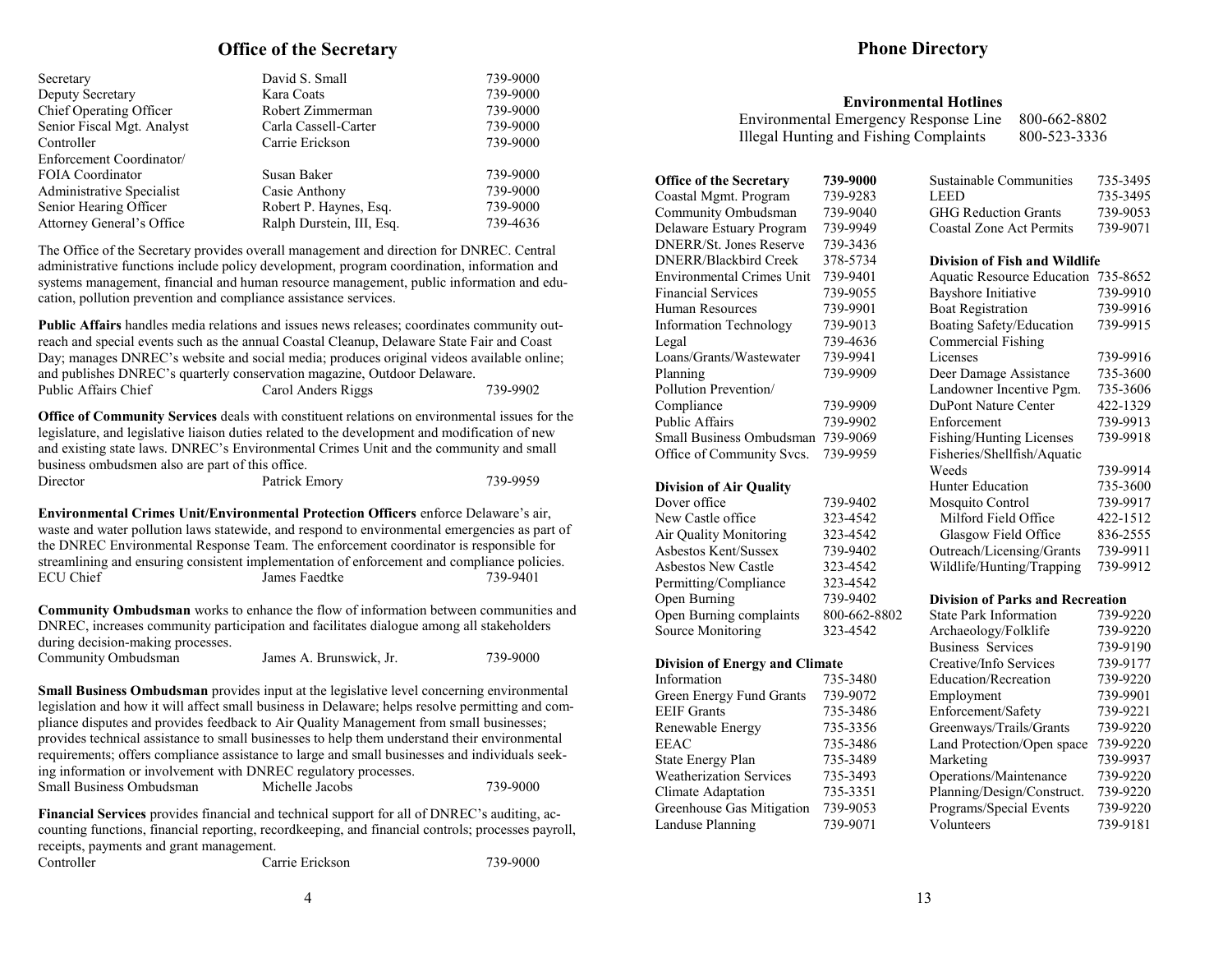#### **Division of Watershed Stewardship**

#### **Acting Division Director Robert Palmer 739-9921**

The Division of Watershed Stewardship manages and protects the state's soil, water and coastlines with an array of watershed programs to ensure proper stewardship of Delaware's natural resources. These programs protect and maintain the state's shoreline and navigable waterways; regulate changes to coastal and urban lands; develop and implement innovative watershed assessment, monitoring and implementation; promote wise land use and water management practices, while working with agricultural interests, protecting urban communities and providing for public safety.

**Conservation Programs Section** supports the state's three Conservation Districts in implementing agricultural and urban/suburban conservation plans, and best management practices that address soil erosion, water conservation and waste management; provides technical assistance on conservation to landowners and property managers; administers the state's Nonpoint Source Pollution and Debris Pit programs.

| Program Administrator               | Robert Palmer | 739-9921        |
|-------------------------------------|---------------|-----------------|
| New Castle Conservation District    |               | 832-3100 ext. 3 |
| <b>Kent Conservation District</b>   |               | 741-2600 ext. 3 |
| <b>Sussex Conservation District</b> |               | 856-3990 ext. 3 |

**Drainage Section** works with private and public landowners statewide to assist with water management problems; manages DNREC's Drainage and Stormwater Assistance Line; supports conservation of agricultural and urban areas through improved water management; provides assistance with development and maintenance of tax ditches and public drainage ditches. Program Manager Brooks Cahall 739-9921

**Shoreline and Waterway Management Section** protects and enhances Delaware's ocean and bay beaches using science-based dune and beach management practices including: nourishing eroding beaches with sand from offshore borrow sites and material from inland borrow areas; rebuilding dunes following coastal storm events; planting beach grass to promote dune growth; fencing dunes to protect them from pedestrian traffic. The section also regulates beach area construction; handles state waterway management operations including macroalgae harvesting, inland waterway channel maintenance, and placement of navigation aids; operates the Indian River Sand Bypass System.

| Program Administrator<br><b>Anthony Pratt</b> | 739-9921 |
|-----------------------------------------------|----------|

**Watershed Assessment Section** monitors the health of the state's aquatic resources; protects the health of shellfish consumers and swimmers; integrates wetland and watershed management; performs soils evaluations, wetlands assessments, water quality monitoring and modeling; develops pollution control strategies.

Section Administrator John Schneider 739-9939

**Sediment and Stormwater Program** implements Delaware's sediment and stormwater regulations, ensuring that land-disturbing activities statewide are in compliance; provides oversight and technical guidance, plan review, construction site review, and post-construction maintenance reviews of stormwater management best management practices. Program manager Jamie Rutherford 739-9921

**Environmental Finance Branch** provides and administers loans to municipalities and communities for water pollution control projects such as new sanitary sewers and wastewater treatment facilities, to homeowners for replacement of failing wells and septic systems, and to farmers for approved manure and nutrient management practices.

Environmental Finance Administrator Terry Deputy 739-9941

**Human Resources** oversees DNREC's recruitment efforts for all positions; provides applicant and career counseling services; and maintains and coordinates all employee relations, training and benefits for DNREC employees.

Manager Martina Johnson 739-9901

**Delaware Coastal Programs** manages the coastal and ocean resources of Delaware and assists local government and communities with natural resource management; reviews projects affecting coastal and ocean resources for consistency with economic and environmental policies; implements various coastal habitat enhancement programs; and manages the Delaware Coastal Management Program and National Estuarine Research Reserve. Acting Program Administrator Bob Scarborough 739-9283

**Delaware National Estuarine Research Reserve** is a protected area dedicated to research and education for coastal management. DNERR, which consists of the St. Jones Reserve near Dover and the Blackbird Creek Reserve near Townsend, supports research and monitoring in coastal and estuarine sciences; offers a variety of education programs and volunteer opportunities; provides advisory service and training to policy makers and the public.

|  | Reserve Manager | Kimberly Cole | 739-3436 |
|--|-----------------|---------------|----------|
|--|-----------------|---------------|----------|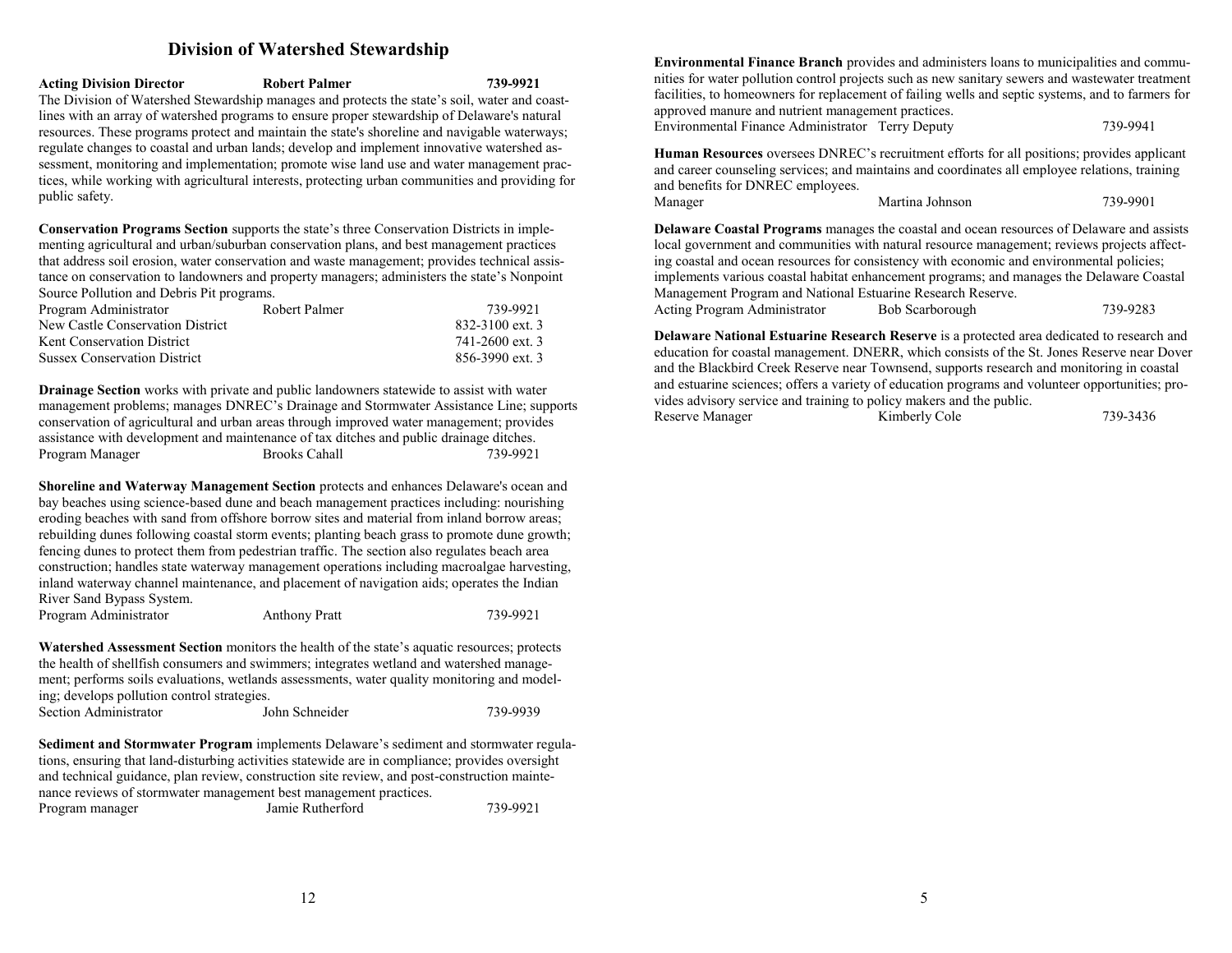#### **Division of Air Quality**

| <b>Division Director</b><br>The Division of Air Quality focuses on protecting the public from exposure to air pollutants in<br>the outdoor environment that over time, can become health hazards. The Division is comprised<br>of two main branches – Engineering and Compliance, and Planning.                                                   | Ali Mirzakhalili  | 739-9402             |
|---------------------------------------------------------------------------------------------------------------------------------------------------------------------------------------------------------------------------------------------------------------------------------------------------------------------------------------------------|-------------------|----------------------|
| Engineering/Compliance Branch Mgr. Paul Foster<br>Permitting and Compliance Program inspects and issues air pollution control permits for<br>construction and operation of minor and major stationary air pollution sources; makes periodic<br>facility inspections and reviews emission test results for permit compliance.<br>Managing Engineer | Angela Marconi    | 323-4542<br>323-4542 |
| Managing Engineer                                                                                                                                                                                                                                                                                                                                 | Joanna French     | 739-9402             |
| Source Monitoring Program verifies air pollution emission levels from industrial sources to<br>establish air pollution control permit conditions and confirm permit compliance; evaluates oper-<br>ation of facility-owned emission monitoring systems.<br>Managing Engineer                                                                      | Mark Lutrzykowski | 323-4542             |
| Planning Branch Manager                                                                                                                                                                                                                                                                                                                           | Ron Amirikian     | 739-9402             |
| Ambient Air Quality Monitoring Program monitors air pollutants to protect public health;                                                                                                                                                                                                                                                          |                   |                      |
| provides public information on current air quality conditions; assesses compliance or progress                                                                                                                                                                                                                                                    |                   |                      |
| towards meeting National Ambient Air Quality Standards; measures long term air quality trends<br>for urban and non-urban areas.                                                                                                                                                                                                                   |                   |                      |
| Program Manager                                                                                                                                                                                                                                                                                                                                   | Chuck Sarnoski    | 323-4542             |

**Airshed Planning and Inventory** develops plans for meeting air quality standards mandated by the Federal Clean Air Act and reversing the impact of air pollution problems generated locally or from distant areas, including ground-level ozone; also develops emission inventories of regulated pollutants from all emission source sectors, including point sources, stationary nonpoint sources, mobile and natural sources. Managing Engineer David Fees 739-9402

**Area Sources Compliance Program** issues air pollution control permits for smaller sources, such as dry cleaners, auto body shops, gasoline tank trucks, open burning activity and asbestos abatement projects; inspects facilities for permit and regulatory compliance. Program Manager Tom Postell 739-9402

**Climate Change, Mobile Source, and Air Toxics Program** manages planning and regulatory development to handle air toxics, climate change including the Regional Greenhouse Gas Initiative (RGGI), and mobile sources including vehicle inspection and maintenance. Planning Supervisor Valerie Gray 739-9402

#### **Division of Water**

| <b>Division Director</b>                                     | Virgil Holmes | 739-9949                                                                                      |
|--------------------------------------------------------------|---------------|-----------------------------------------------------------------------------------------------|
|                                                              |               | The Division of Water monitors, manages and protects Delaware's ground and surface waters,    |
|                                                              |               | tidal wetlands and underwater lands; serves as a link to the Delaware River Basin Commission; |
|                                                              |               | provides centralized geographic information system services and public education and outreach |
| programs; coordinates citizen volunteer monitoring programs. |               |                                                                                               |
|                                                              |               |                                                                                               |

**Environmental Laboratory Services** operates an EPA- and FDA-certified environmental laboratory for analysis of water, air, soil, sediments, hazardous materials and biological samples with a focus on surface-water quality and biological monitoring; offers environmental testing services to citizens, government agencies and other customers.

| Laboratory Administrator | Sergio Huerta | 739-9942 |
|--------------------------|---------------|----------|
| Laboratory Manager       | Kathy Knowles |          |

**Ground Water Discharges Section** issues permits for septic systems, underground injection wells, spray irrigation wastewater systems and other systems associated with land application of wastewater; issues waste transporter permits and licenses to designers, percolation testers, site evaluators, inspectors, waste haulers and system installers. Section Manager Dave J. Schepens 739-9948

**Surface Water Discharges Section** issues permits for industrial and municipal wastewater treatment systems (including stormwater) which discharge into surface waters and sludge management activities; provides technical assistance and training to wastewater treatment facilities; licenses wastewater treatment facility operators. Section Manager Bryan Ashby 739-9946

**Water Supply Section** issues well and water allocation permits, and licenses to well contractors; handles statewide drought management, ground water quality monitoring, wellhead and source water protection programs and water withdrawal quantities in coordination with the Delaware River Basin Commission. Section Manager John Barndt 739-9945

**Wetlands and Subaqueous Lands Section** provides permitting services for activities that affect subaqueous lands, tidal wetlands and marinas; issues water quality certification for activities needing a federal permit; provides tidal wetland maps and resource planning. Section Manager Steve Smailer 739-9943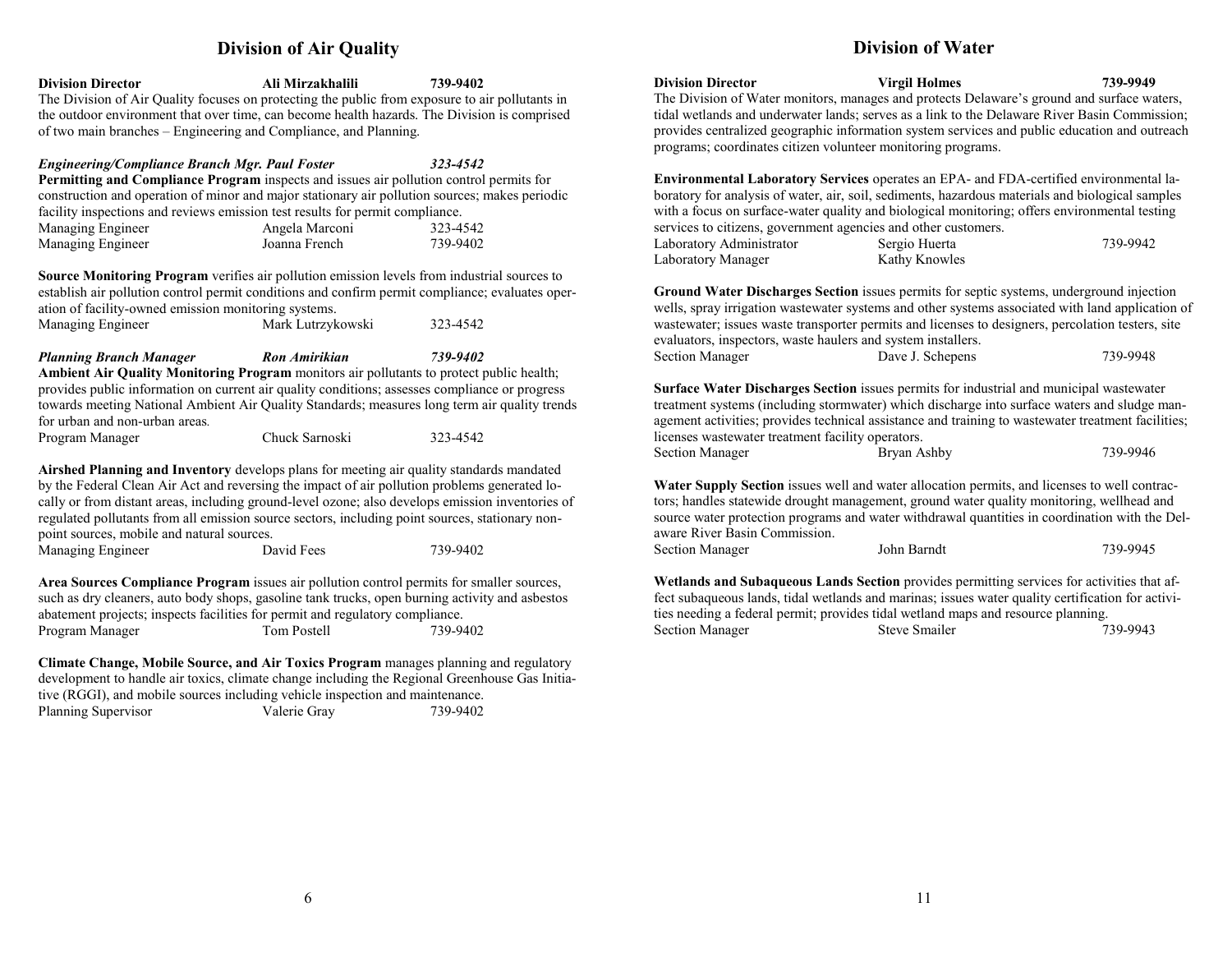#### **Division of Waste & Hazardous Substances**

| <b>Division Director</b><br>739-9400<br><b>Marjorie A. Crofts</b><br>The Division of Waste and Hazardous Substances oversees the handling, transfer, storage, dis-<br>posal and management of solid waste and hazardous materials through regulations, monitoring,<br>inspections, emergency response and environmental regulation enforcement; manages boiler<br>safety, underground and above ground storage tank sites and hazardous waste sites; and carries<br>out cost recovery procedures in the cleanup of environmental violations and emergency inci-<br>dents. The outreach ombudsman assists all Division programs with community involvement<br>activities. |                 |          |
|--------------------------------------------------------------------------------------------------------------------------------------------------------------------------------------------------------------------------------------------------------------------------------------------------------------------------------------------------------------------------------------------------------------------------------------------------------------------------------------------------------------------------------------------------------------------------------------------------------------------------------------------------------------------------|-----------------|----------|
| Outreach Ombudsman                                                                                                                                                                                                                                                                                                                                                                                                                                                                                                                                                                                                                                                       | Christina Wirtz | 395-2500 |
| <b>Emergency Prevention and Response Section</b> responds statewide 24 hours a day to oil spills,<br>hazardous material incidents and other events; implements the emergency planning, Communi-<br>ty Right-to-Know and accidental release programs; and coordinates response with local fire<br>departments and other local, state and federal agencies.<br>Environmental Program Manager Jamie Bethard<br>739-9404<br>24-Hour Hotline for Environmental Releases/Spills<br>800-662-8802                                                                                                                                                                                |                 |          |
| Site Investigation & Restoration Section identifies, evaluates and remediates hazardous waste<br>sites: manages the federal and state Superfund programs: administers the Brownfields program                                                                                                                                                                                                                                                                                                                                                                                                                                                                            |                 |          |

rederal and state Superfund programs; administers the Brownfield which focuses on redevelopment of contaminated commercial and industrial sites in existing developed areas.

| Environmental Program Administrator Timothy T. Ratsep |  | 395-2600 |
|-------------------------------------------------------|--|----------|
|-------------------------------------------------------|--|----------|

**Solid & Hazardous Waste Management Section** ensures, through regulation and permitting mechanisms, that waste generated, transported, treated, recycled or disposed in Delaware is managed in an environmentally safe manner; and encourages voluntary waste reduction, reuse and recycling activities.

| Environmental Program Administrator Nancy C. Marker |  | 739-9403 |
|-----------------------------------------------------|--|----------|
|-----------------------------------------------------|--|----------|

**Tank Management Section** administers and assists with installation, abandonment, removal and cleanup of underground storage tanks; permits installation and operation of vapor recovery equipment; develops and implements regulation of aboveground storage tanks and investigates and remediates leaks and releases; administers boiler safety. Env. Program Manager E. Alex Rittberg 395-2500

Boiler Safety

#### **Division of Energy & Climate**

**Division Director Vacant 735-3480**

The Division of Energy and Climate serves Delawareans by reducing the adverse impacts of energy use on our environment, health and economy. The Division strives to educate, lead by example, and build partnerships to increase energy efficiency and renewable energy, promote sustainable growth and prepare for a changing climate.

#### **Energy Programs and Policy**

The Division implements many of Delaware's energy conservation and renewable energy programs and policies, including: **Energy Efficiency Investment Fund** assists industrial and other customers who pay the public utility tax with conservation and efficiency measures in their facilities; **Green Energy Fund** provides grant incentives for qualifying renewable energy systems; **Energy Building Codes** implements the most recent energy code standard statewide; **Utility Planning and Policy** collaborates with the Public Service Commission on many renewable and conservation oriented energy programs. Energy programs also include coordination with the Sustainable Energy Utility (SEU), and coordination and monitoring of Governor Markell's Executive Order 18, which sets aggressive goals and timetables for renewable energy and conservation.

Environmental Program Administrator Robert Underwood 735-3489

**Climate Change Program** coordinates and promotes awareness of the risks associated with the impacts of climate change on Delaware. The climate program works with regional initiatives and coalitions on climate related issues. Climate Section Lead Susan Love 735-3480

#### **Coastal Zone Act Administration**

The Coastal Zone Act was adopted in 1971 to control the location, extent, and type of industrial development in Delaware's environmentally sensitive Coastal Zone. The Act is administered through regulations and a permitting process that requires offsets for environmental impacts. Coastal Zone Coordinator Kevin Coyle 739-9071

**Weatherization Assistance Program** of the U.S. Department of Energy reduces energy costs for low-income households by increasing the energy efficiency of their homes. In addition, the program makes people's homes healthier, safer and more comfortable. Program Manager Cheryl Gmuer 735-3361